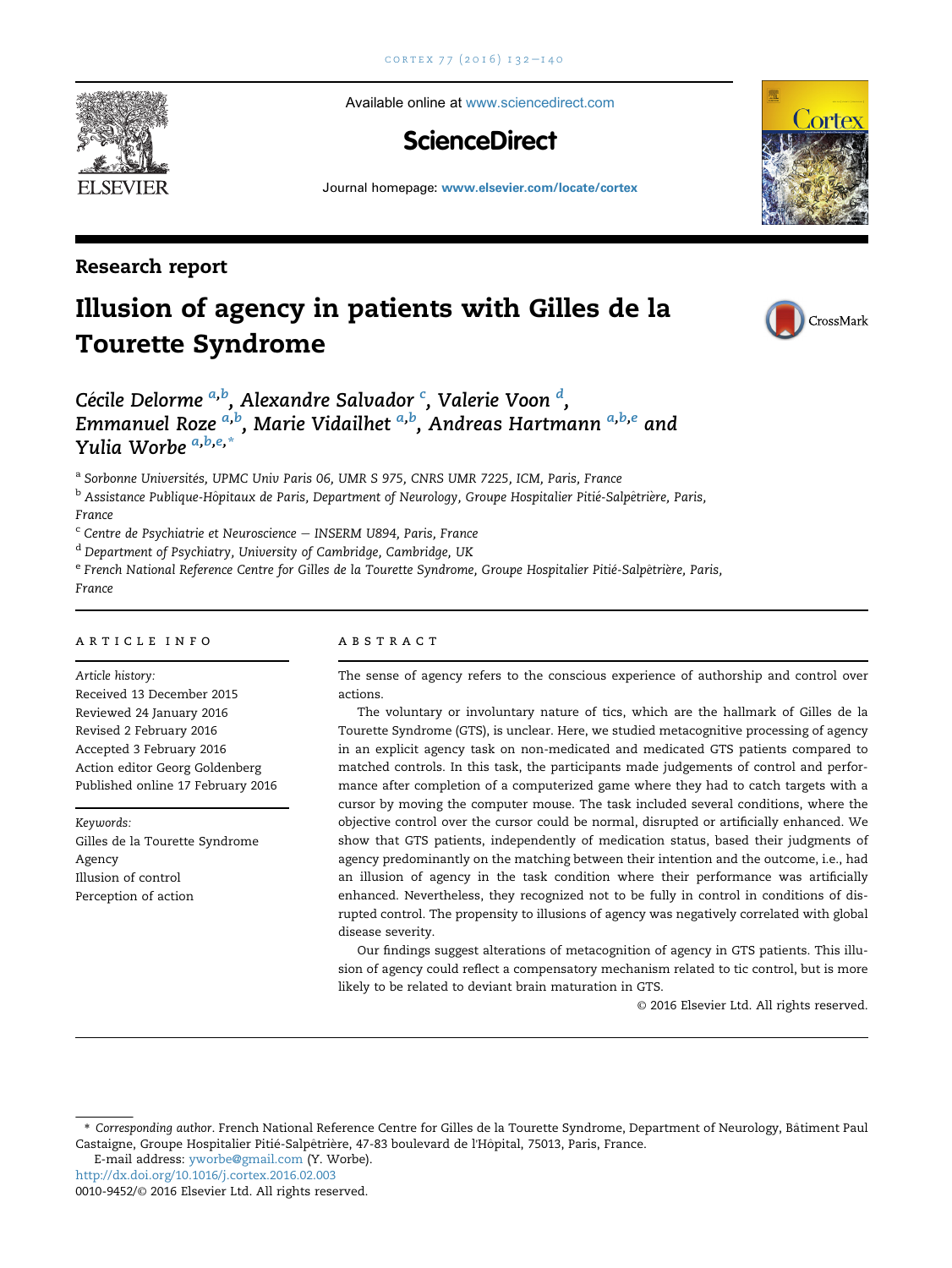#### 1. Introduction

Volition and consciousness of intentions are fundamental features of human motion. The sense of authorship and control over self-produced actions is referred to as the sense of agency (Gallagher, 2000; Pacherie, 2008), which involves two main processes: a low-order, unconscious, implicit, sensorimain processes: a low-order, unconscious, implicit, sensori-<br>motor "feeling of agency"; and a high-order, conscious, notor "feeling of agency"; and a high-order, conscious,<br>explicit, metacognitive "judgment of agency" (Synofzik, Vosgerau, & Newen, 2008; Synofzik, Vosgerau, & Voss, 2013).

Altered sense of agency, either feelings of control over externally-generated actions ("illusions of control"), or loss externally-generated actions ("illusions of control"), or loss<br>of control over self-generated actions ("delusions of control") have been described in some psychiatric and neurological disorders (Frith, Blakemore, & Wolpert, 2000; Moore & Fletcher, 2012; Sato & Yasuda, 2005). For instance, disorders characterized by abnormality of motor control such as alien hand syndrome (Pacherie, Green, & Bayne, 2006) or functional movement disorders (Edwards et al., 2011; Voon et al., 2010) have been associated with abnormal sense of agency.

Gilles de la Tourette Syndrome (GTS) is a childhood-onset neurodevelopmental disorder characterised by the presence and persistence of hyperkinetic movements and abnormal vocalisations, called motor and vocal tics (Leckman, 2002). The voluntary or involuntary nature of tics is unclear (Leckman, Peterson, King, Scahill, & Cohen, 2001). Tics are generated in the same neural pathways as voluntary movements (Hallett, 2001) and they can be voluntarily suppressed. However, tics are often experienced as escaping voluntary control. Tics are also often preceded by 'urges' that can be described as intentions to move. The semi-voluntary nature of tics may be related to an abnormal conscious experience of action (Cavanna & Nani, 2013) and the ability to suppress tics related to the conscious experience of the intention to move (Ganos et al., 2015).

The feeling of agency relies on the comparator model of action control. An action is felt as self-generated if the efference copy of a motor plan generated by a forward model matches the actual sensory effects of the action (Desmurget  $\&$ Grafton, 2000; Kawato, 1999; Wolpert & Ghahramani, 2000).

The judgment of agency is a metacognitive retrospective inference (Wegner & Wheatley, 1999) formed by synthetizing information from the feeling of agency and other cues such as perceived performance, matching between intentions and outcomes (Weiss, Tsakiris, Haggard, & Schütz-Bosbach, 2014), and personal beliefs (Bayne & Pacherie, 2007; Desantis, Roussel, & Waszak, 2011).

The sense of agency can be studied experimentally by means of implicit or explicit measures. Implicit agency studies use perceptual differences between self- and externallygenerated stimuli, like the intentional binding effect (Haggard, Clark, & Kalogeras, 2002) or sensory attenuation (Hughes, Desantis, & Waszak, 2013). Explicit agency studies use tasks in which the visual feedback of a self-generated action is spatially (Daprati et al., 1997) or temporally (Farrer, Bouchereau, Jeannerod, & Franck, 2008) distorted, and ask participants to make metacognitive judgments about their degree of authorship and control over the action.

In GTS, implicit agency studies yielded conflicting results. Indeed, one study showed that GTS patients had a delayed experience of volition compared to healthy controls (Moretto, Schwingenschuh, Katschnig, Bhatia, & Haggard, 2011). In a second study, these findings were not replicated but the authors found a correlation between an early experience of volition and the ability to suppress tics (Ganos et al., 2015). Explicit agency has not been studied to date in GTS.

Here, using an explicit agency task, which tests subjects' ability to recognize incongruences between their actions and a visual feedback and to make appropriate judgments of agency, we addressed the question of the sense of agency in GTS patients. The task used has been shown to be sensitive to metacognitive judgments of agency in healthy subjects (Metcalfe, Eich, & Castel, 2010; Metcalfe, Eich, & Miele, 2013; Metcalfe & Greene, 2007), and to alteration of agency in pathological conditions such as schizophrenia (Metcalfe, Van Snellenberg, DeRosse, Balsam, & Malhotra, 2012) or autistic spectrum disorders (Zalla, Miele, Leboyer, & Metcalfe, 2015).

We hypothesized that patients with GTS would present alteration in their metacognition of agency compared to healthy controls, particularly in matching between their intentions and the outcomes. To control for the effect of antipsychotic treatments, we included both medicated and unmedicated GTS patients in the study.

#### 2. Materials and methods

#### 2.1. Patients

The local ethics committee approved the study and every participant gave informed written consent for participation.

Patients were recruited from the GTS Reference Centre at Salpetriere Hospital in Paris, and examined by a multidisciplinary team experienced in GTS.

Inclusion criteria for patients were: i) age >18 years ii) having a confirmed diagnosis of GTS according to the Diagnostic and Statistical Manual of Mental Disorders-5 criteria. Exclusion criteria were i) co-occurrence of Axis I psychiatric disorders [established by the Mini International Neuropsychiatry Inventory (Sheehan et al. 1998)]; autistic spectrum disorder, substance abuse aside from nicotine, current major depressive episode, current or past diagnosis of psychotic disorder ii) any neurologic disorder other than tics. We recruited both unmedicated and antipsychotic-treated patients. Medicated patients had to be on stable antipsychotic treatment for at least four weeks. The severity of tics was assessed by the Yale Global Tic Severity Scale (YGTSS) (Leckman et al. 1989).

Controls were recruited by the Resource for Biomedical Research Volunteers and by university-based advertisements. Inclusion criterion was an age over 18 years. Exclusion criteria were the same as for GTS patients, plus i) a personal history of tics ii) any concomitant treatment except contraceptive pill for women.

#### 2.2. Agency task

The task has been described in detail elsewhere (Metcalfe et al., 2010; Metcalfe & Greene, 2007). Briefly, during game